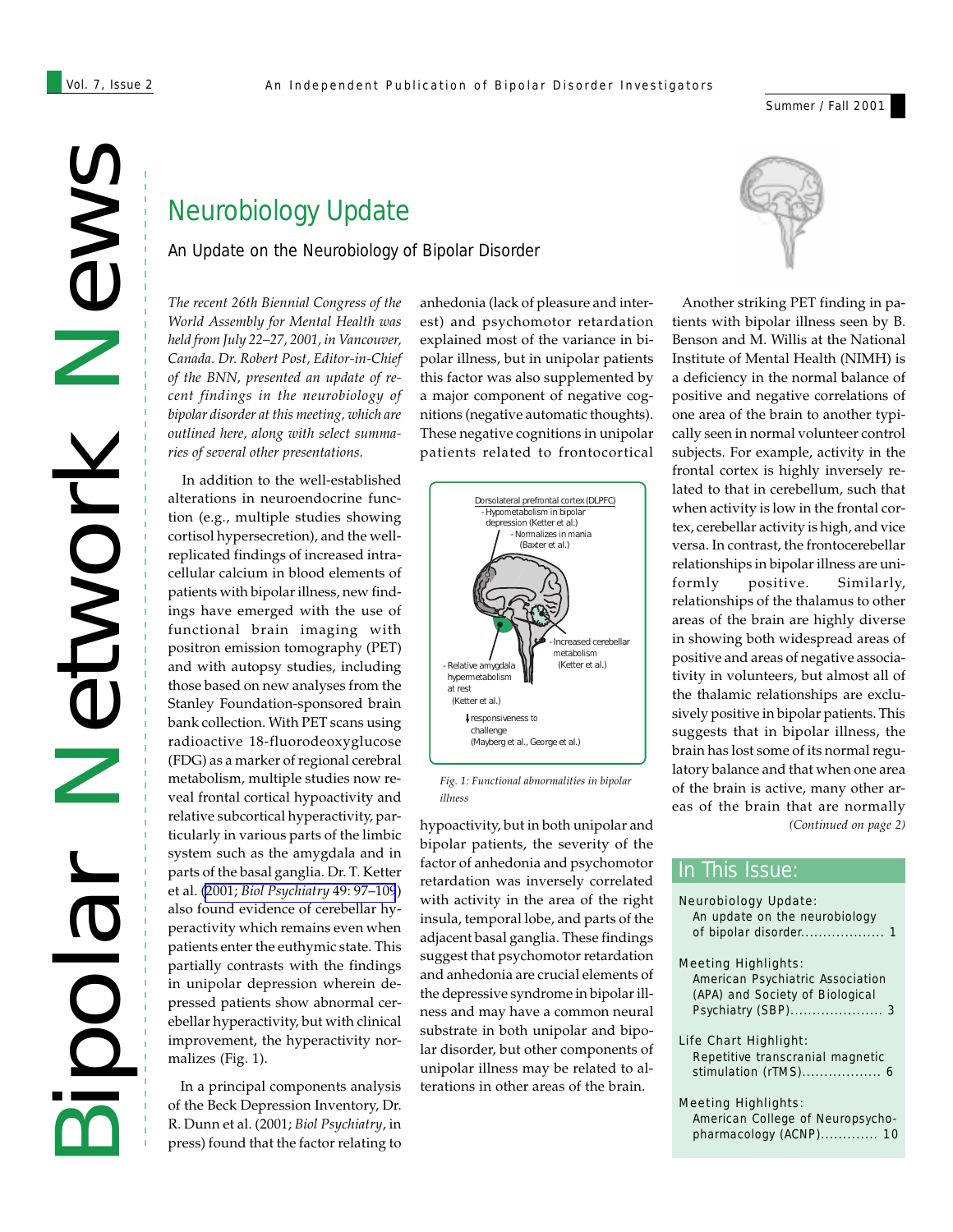### Neurobiology Update

*(Continued from page 1)*

deactivated are also activated (Fig. 2). This could account for a failure of adequate modulation of mood and behavior and the excessive and dysregulated mood swings that occur in bipolar illness.



*Fig. 2: Associativity abnormalities in bipolar illness*

 A number of groups studying postmortem brain specimens of patients who had bipolar illness compared with controls have found evidence of subtle neuronal and glial deficits in the frontal cortex and anterior cingulate gyrus of the bipolar patients (Fig.

### Bipolar Network News

| <b>Editor-in-Chief:</b> | <b>Associate Editor:</b> |
|-------------------------|--------------------------|
| Robert M. Post. MD      | Gabriele S. Leverich.    |

**Example 15 Production & Design:**<br>MSW Chris S. Gavin Chris S. Gavin

The *BNN* is published three times a year by investigators working with patients with bipolar disorder to better understand the long-term course and treatment of the illness. The newsletter is available free of charge to all who request it. Although the editors of the *BNN* have made every effort to report accurate information, much of the work detailed here is in summary or prepublication form, and therefore cannot be taken as verified data. The *BNN* can thus assume no liability for errors of fact, omission, or lack of balance. Patients should consult with their physicians, and physicians with the published literature, before making any treatment decisions based on information given in this issue or in any issue of the *BNN*.

Publication of the *BNN* is made possible by an unrestricted grant from Janssen Pharmaceutica [\(http://us.janssen.com](http://us.janssen.com/)), a division of the Johnson and Johnson company.

The opinions expressed in the *BNN* are solely those of the editors, and do not represent the views of the National Institute of Mental Health or any other scientific entity or foundation. For any comments or suggestions you may have, or to be placed on the mailing list, please contact us at:

### **Bipolar Network News**<br>NIMH

10 Center Drive MSC 1272<br>Bldg. 10, Room 3S239

Telephone: (301) 435-2529<br>Fax: (301) 402-0052 Bldg. 10, Room 3S239 **Website:** www.bipolarnetwork.org<br>Bethesda, MD 20892-1272 **E-mail:** info@bipolarnetwork.org E-mail: info@bipolarnetwork.org

3). Consistent with this evidence for glial losses are the findings that glial activity, as marked by measures of both glial fibrillary acidic protein (GFAP) mRNA and the protein itself, are reduced in both bipolar illness and in schizophrenia (Fig. 4, p. 5). Because normal glial function is crucial to adequate neuronal function, such glial alterations could indirectly affect a variety of frontocortical functions that appear to be dysregulated in bipolar illness. Glial cells help take up excess excitatory neurotransmitters such as glutamate and supply a variety of growth factors both for themselves and for neuronal survival. Thus, a deficit in glial cells could account for some of the alterations in neuronal number and function found in bipolar illnesses.

 Another finding that has recently emerged from the work of Dr. G. Xing at the NIMH is reduced levels of a critical protein called calcium calmodulin kinase-II (CaMK-II). This enzyme is necessary for normal longterm learning and memory. Mice that have had CaMK-II genetically knocked-out are unable to learn or remember simple mazes. Mice with half the normal level of CaMK-II have deficits in long-term cortically-based memory and have abnormalities in activity and aggression. Dr. Xing has found that patients with bipolar illness have reduced levels of CaMK-II in several areas of their prefrontal cortex (Brodmann's areas 9 and 46) compared with normal controls (Fig. 4, p. 5). Some deficits in CaMK-II have also been observed in patients with unipolar depression but not in those with schizophrenia, suggesting some selectivity of the alterations in affective illness.

 Patients with bipolar illness often complain of memory problems, and Dr. Denicoff and associates have found that difficulties with neuropsychiatric function as assessed by a variety of measures tend to be associated with the duration of illness or the number of prior episodes. However, even when patients are assessed when they are euthymic (without mania or depression), they often have subjective or objective evidence of difficulties in some cognitive domains. In particular, patients with affective disorders have difficulties with facial affect recognition (more so when they are in an episode), but some abnormalities persist into the euthymic well interval. Which type of difficulty in neuropsychiatric function might relate to the observed deficits in brain CaMK-II in bipolar illness remains to be delineated. However, given the evidence presented here that there are pathological neuronal and glial alterations in the prefrontal cortex and specific deficits in chemicals that are critical to the maintenance of long-



*Fig. 3: Structural abnormalities in bipolar illness*

term learning and memory, some of the neuropsychological alterations observed in bipolar illness now at least begin to have a plausible neural substrate. Reelin, a critical developmental protein in synapse formation, is also decreased in cortex and hippocampus in patients with bipolar illness and in those with schizophrenia ([Guidotti et al. 2000;](http://www.ncbi.nlm.nih.gov/entrez/query.fcgi?cmd=Retrieve&db=PubMed&list_uids=11074872&dopt=Abstract) *Arch Gen Psychiatry* [57: 1061–1069\)](http://www.ncbi.nlm.nih.gov/entrez/query.fcgi?cmd=Retrieve&db=PubMed&list_uids=11074872&dopt=Abstract) (Fig. 4, p. 5). The frontal cortex is thought to be involved in a variety of functions that are altered in bipolar disorder. These functions include sociability, planning for the future, decision-making, anticipating untoward consequences of behavior, monitoring both internal states and the affect of significant others, and long-term memory.

*(Continued on page 5)*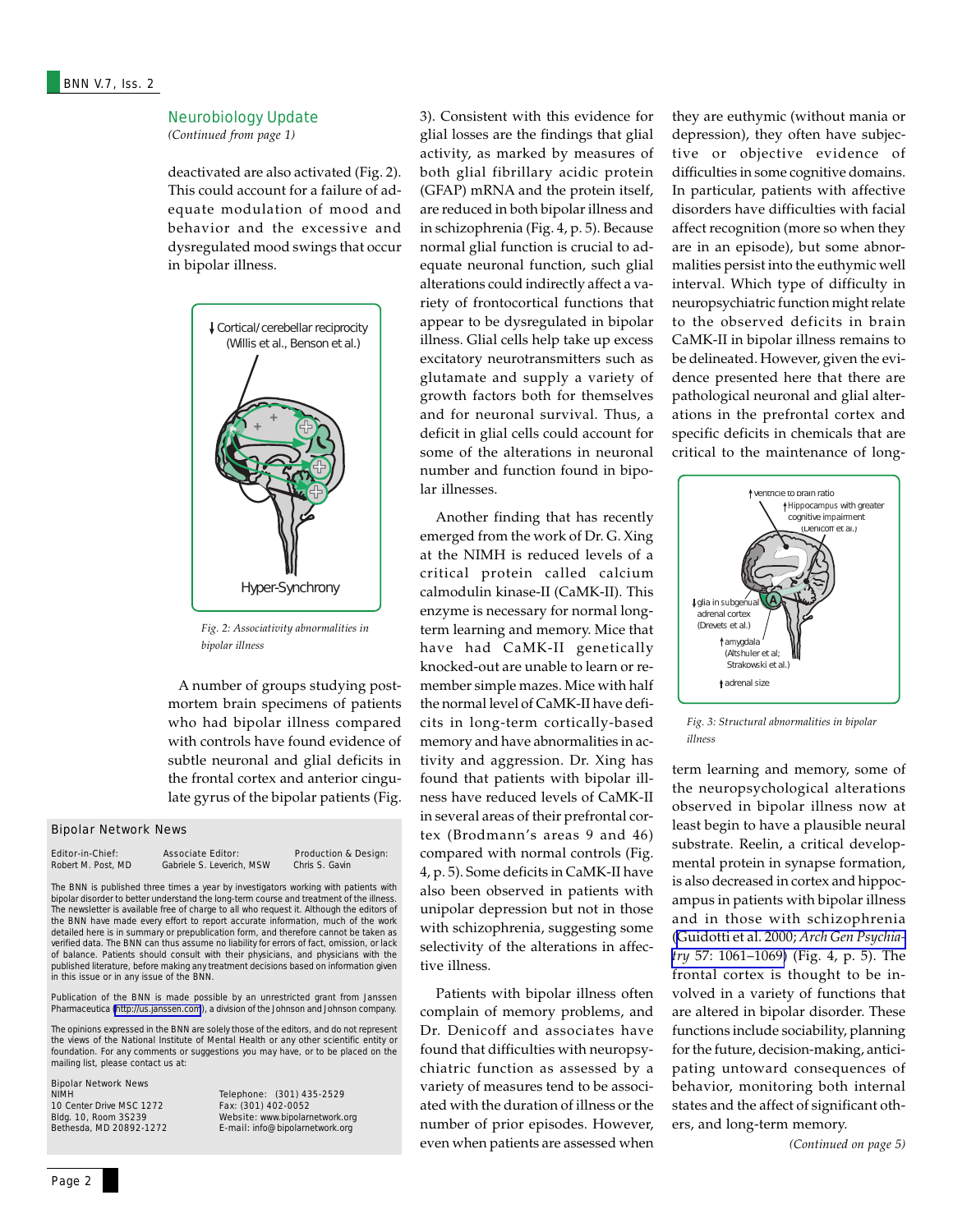# Meeting Highlights

Brief meeting notes from the American Psychiatric Association (APA) and Society of Biological Psychiatry (SBP) Meetings

### Society of Biological Psychiatry Meeting Highlights on Bipolar Disorder, May 3–6, 2001:

*Dr. P. Rabins* of Johns Hopkins University School of Medicine compared magnetic resonance imaging (MRI) scans of 14 patients with late-life bipolar disorder with 21 ageand gender-matched controls, and found that patients with bipolar disorder had greater left sylvian fissure and left and right temporal sulcal enlargement, and more bilateral cortical atrophy than controls.

 *Dr. M. DelBello* and colleagues at the University of Cincinnati College of Medicine used thin-slice quantitative MRI analysis to study 12 bipolar adolescents and 13 healthy volunteers without psychiatric disorders in whole brain and in regions including prefrontal cortex, third ventricle, lateral ventricles, amygdala and hippocampus. They found that compared with the volunteer group, bipolar adolescents demonstrated smaller prefrontal and larger lateral ventricular volumes, indicating that similar to bipolar adults, bipolar adolescents may have frontal and ventricular abnormalities, and suggesting that these abnormalities may be present early in the course of bipolar illness.

 *Dr. S. Kruger* from Gustav-Carus-University, Dresden, Germany, and colleagues induced transient sadness in twenty-one subjects with bipolar disorder; regional changes in cerebral blood flow (CBF) were detected with 15O-water positron emission tomography (PET). The investigators found that at baseline, bipolar patients showed increases in ventral prefrontal cortex/insula, lateral medial temporal, and globus pallidus/putamen compared to controls. Common increases with sadness in bipolar subjects and controls were seen in premotor cortex, inferior anterior temporal cortex/insula and in cerebellum. Decreased CBF in bipolar disorder at baseline was seen in dorsolateral prefrontal, orbitofrontal and inferior parietal cortical regions. Common regional CBF decreases were seen in dorsolateral prefrontal and inferior parietal cortices and in posterior cingulate. Rostral anterior cingulate CBF was normal at baseline and it increased uniquely in bipolar subjects, and subgenual cingulate increased only in controls. The findings support and expand the existing model of cortical-limbic reciprocity in the regulation of affect.

*Dr. H. Blumberg* and colleagues at Yale University School of Medicine found the presence of an abnormality in func-*(Continued on page 4)*

### American Psychiatric Association Meeting Highlights on Bipolar Disorder, May 5–10, 2001:

*Dr. F. Kapczinski* from the Department of Psychiatry, Bioquimica ICBS, Brazil, and colleagues looked at S100B protein serum levels in 20 drug-free bipolar patients in their first manic episode. S100B protein is a calcium-binding protein mostly derived from glial cells that exerts trophic or toxic effects on neural cells depending on its concentration, and which has been used as a marker of brain injury in neuropsychiatric disorders. The investigators found that mean serum concentration of S100B protein was significantly higher in the 20 manic patients compared with matched controls, supporting the hypothesis of glial abnormalities in bipolar disorder.

 *Dr. W. Frankle* et al. from Massachusetts General Hospital examined the duration of depressive episodes in bipolar illness and determined the effect of antidepressant treatment on this duration. In 55 patients with bipolar illness with at least one major depressive episode during the study period, Dr. Frankle and his associates found no difference in time to recovery between those on antidepressants at some point during the episode and those not on antidepressants.

 In a study of bipolar patients in Taiwan, *Dr. S. Tsai* and colleagues from Taipei Medical College Hospital found that predictors of completed suicide included having a first-degree family history of suicide and having at least one suicide attempt in seven years of illness.

The neurobehavioral outcomes in preschool children who had or had not been exposed to lithium *in utero* were compared by *Dr. A. Viguera* and co-investigators from Massachusetts General Hospital. In 20 children aged 2.5 to six years (10 prenatally exposed to lithium, 10 not exposed) born to mothers with bipolar disorder, the 10 children exposed to lithium *in utero* did not differ in age, sex, or ethnic distribution, and their mean IQ scores were nearly identical. There were also no significant group differences in clinically assessed temperament or distractibility or in risk of parent-reported behavioral or adjustment problems.

*(Continued on page 4) Dr. S. Bouffard* of Massachusetts General Hospital and colleagues administered a self-report survey to 106 women with bipolar disorder to assess information regarding decisions about pregnancy and attempts at

# APA

### American Psychiatric Association

"The American Psychiatric Association is a medical specialty society recognized worldwide. Its 38,000 U.S. and international member physicians work together to ensure humane care and effective treatment for all persons with mental disorder, including mental retardation and substance-related disorders. It is the voice and conscience of modern psychiatry. Its vision is a society that has available, accessible quality psychiatric diagnosis and treatment."

- APA Website, 2002

### Contact: 1400 K Street N.W. Washington, DC 20005 (888) 357-7924 [www.psych.org](http://www.psych.org/) E-mail: apa@psych.org

### Newspaper:

*Psychiatric News*, Newspaper of the American Psychiatric Association [pn.psychiatryonline.org](http://pn.psychiatryonline.org/)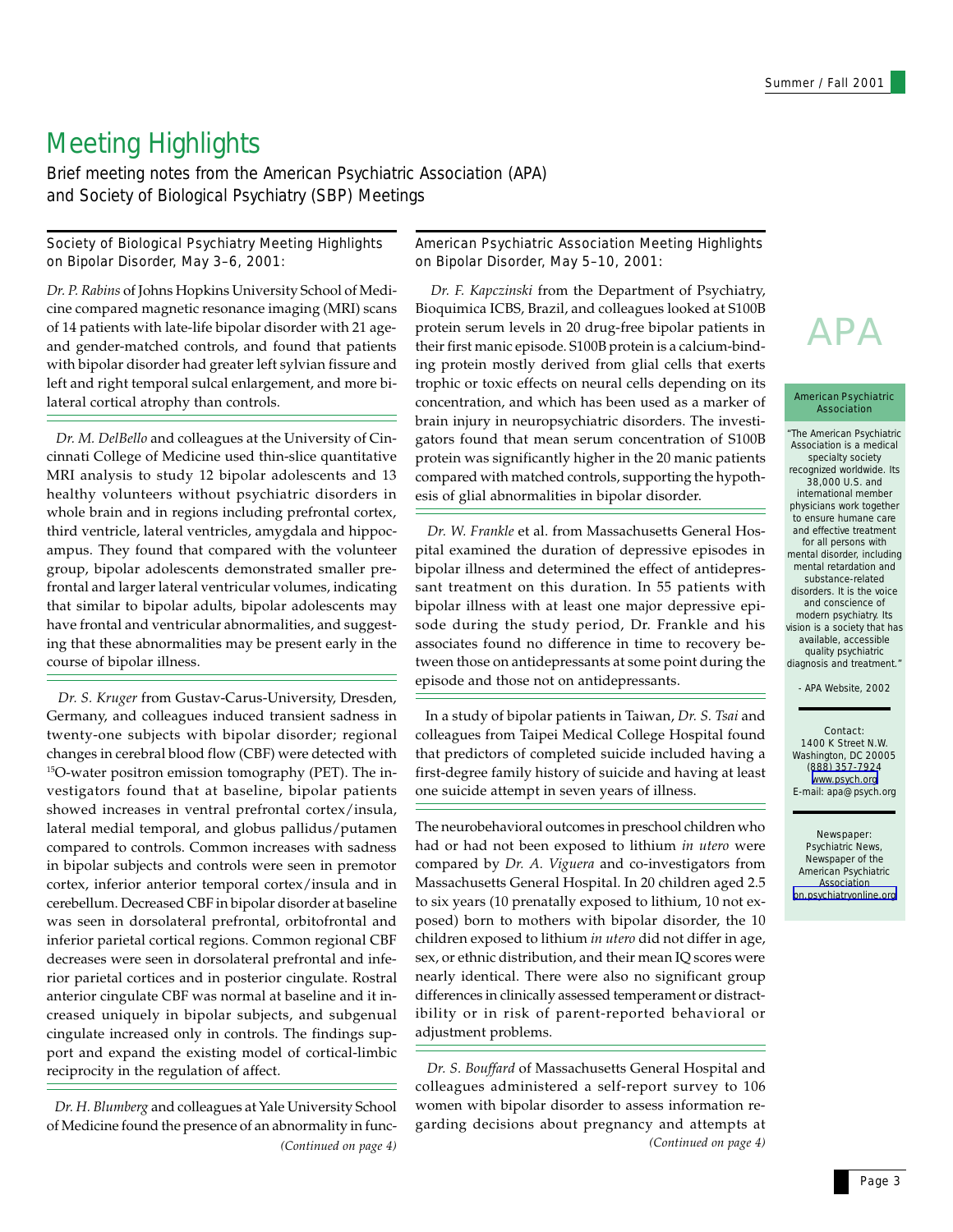### Meeting Update: APA and SBP

*(Continued from page 3)*

# **SBP**

### Society of Biological **Psychiatry**

"The Society of Biological Psychiatry was founded in 1945 to emphasize the medical and scientific study and treatment of mental disorders. Its continuing purpose is to foster scientific research and education and to raise the level of knowledge and comprehension in the field of psychiatry. Other major aspects of modern psychiatric medicine, the humanitarian emphasis, psychological treatment, and the sociocultural orientation are included in biologic psychiatry. Traditionally, medicine has recognized the importance of psychology, social setting, and emotions in the care of patients. In this sense, biological psychiatry uses the traditional medical model. This comprehensive approach should determine the care and understanding given to people suffering from mental disorders. To achieve its purpose, the Society sponsors an annual meeting, grants awards to distinguished clinical and basic research workers, and publishes the journal, Biological Psychiatry.

### - SBP Website, 2002

Contact: Society of Biological **Psychiatry** Maggie Peterson, Manager Business Office C/O Mayo Clinic Jacksonville Research-Birdsall 310 4500 San Pablo Road Jacksonville, FL 32224 (904) 953-2842 [www.sobp.org](http://www.sobp.org/) E-mail: peterson.maggie @mayo.edu

tioning of ventral prefrontal cortex during the Stroop task in 22 patients with bipolar disorder compared with 20 controls. The common dysfunction in this region, across both word generation and selective attention tasks, implicates the involvement of this region in abnormalities in cognitive processing in bipolar disorder.

 In six medication-free healthy volunteers and ten mostly euthymic bipolar disorder patients, primarily on gamma-aminobutyric acid (GABA)ergic medications, *Dr. P. Wang* et al. from the Stanford University School of Medicine found that the bipolar patients had 60% increased cerebral GABA, compared with the age and gender-matched controls. These data are consistent with the notion that medication-free depressed bipolar patients have near normal cerebral GABA, which increases with effective treatment.

At the School of Medicine in San Francisco, Nacetylaspartate (NAA; a neuronal/axonal marker) and choline (Cho) were measured by proton magnetic resonance spectroscopic imaging  $(1<sup>H</sup> MRSI)$  in the dorsolateral prefrontal cortex (DLPFC), prefrontal white matter (PFWM), thalamus, and cerebellar vermis to determine whether there was evidence for neuronal dysfunction or loss in regions comprising prefrontal-thalamic-cerebellar circuits. *Dr. R. Deicken* and colleagues from the Veterans Affairs Medical Center and the University of California, San Francisco, found that in fifteen medicated euthymic bipolar I disorder patients and 15 control subjects, bipolar I patients demonstrated: bilaterally decreased DLPFC NAA; decreased PFWM NAA bilaterally; increased thalamic NAA bilaterally; decreased cerebellar NAA; bilaterally increased Cho in the DLPFC, but no change in Cho in the other brain regions; and no significant group or lateralized differences in voxel tissue composition for any of the regions. The investigators concluded that the DLPFC reductions in NAA together with increased Cho are consistent with neuronal loss accompanied by increased phospholipid membrane turnover; decreased cerebellar vermis NAA suggests neuronal dysfunction or loss; PFWM NAA reductions are evidence for compromised axonal integrity that may result in functional disconnection of prefrontal-thalamic pathways; increased thalamic NAA may represent neuronal hypertrophy/hyperplasia or abnormal synaptic/ dendritic pruning; and that neuronal/axonal pathology of multiple brain regions participates in prefrontal-thalamic-cerebellar pathways in bipolar I disorder.

### SBP Meeting Highlights: APA Meeting Highlights:

conception. The majority of the sample reported having been discouraged from becoming pregnant by a physician or family member prior to the consultation. Almost half were pregnant either at the time of the consultation or at post-consultation follow-up. Among women who decided not to become pregnant, the most common reasons were concern about risk for relapse before or after giving birth and/or fear of the effects of prenatal exposure to mood stabilizers.

 *Dr. G. MacQueen* and associates at McMaster University, Canada, reviewed detailed life chart data from 113 patients with bipolar disorder to examine response and (mood) switch rates in depression. They found that patients who became depressed following a period of euthymia were more likely to respond to treatment (62.5%) than patients who became depressed following a period of mania or hypomania (27.9%). There was also a favorable ratio of response to switching for previously euthymic patients that was particularly high (10:1) for patients treated with antidepressants.

 The N-methyl-D-aspartate receptor (NMDAR1) gene was the focus of a study done by *Dr. E. Mundo* and colleagues at the University of Toronto. The glutamate system and the NMDAR1 have been implicated in the pathogenesis of psychoses, and there is good evidence that lithium and valproate act via the NMDAR1. The study sample consisted of 283 patients with a diagnosis of bipolar, bipolar II, or schizoaffective disorders (bipolar type) and their living parents, using a test to compare the number of transmissions and non-transmissions of the alleles possibly associated with the disease from the parents to the affected offspring to detect any deviation from what would be expected by chance. These investigators found a significant association between two polymorphisms of the NMDAR1 and bipolar disorder. ■

*<sup>(</sup>Continued on page 9)*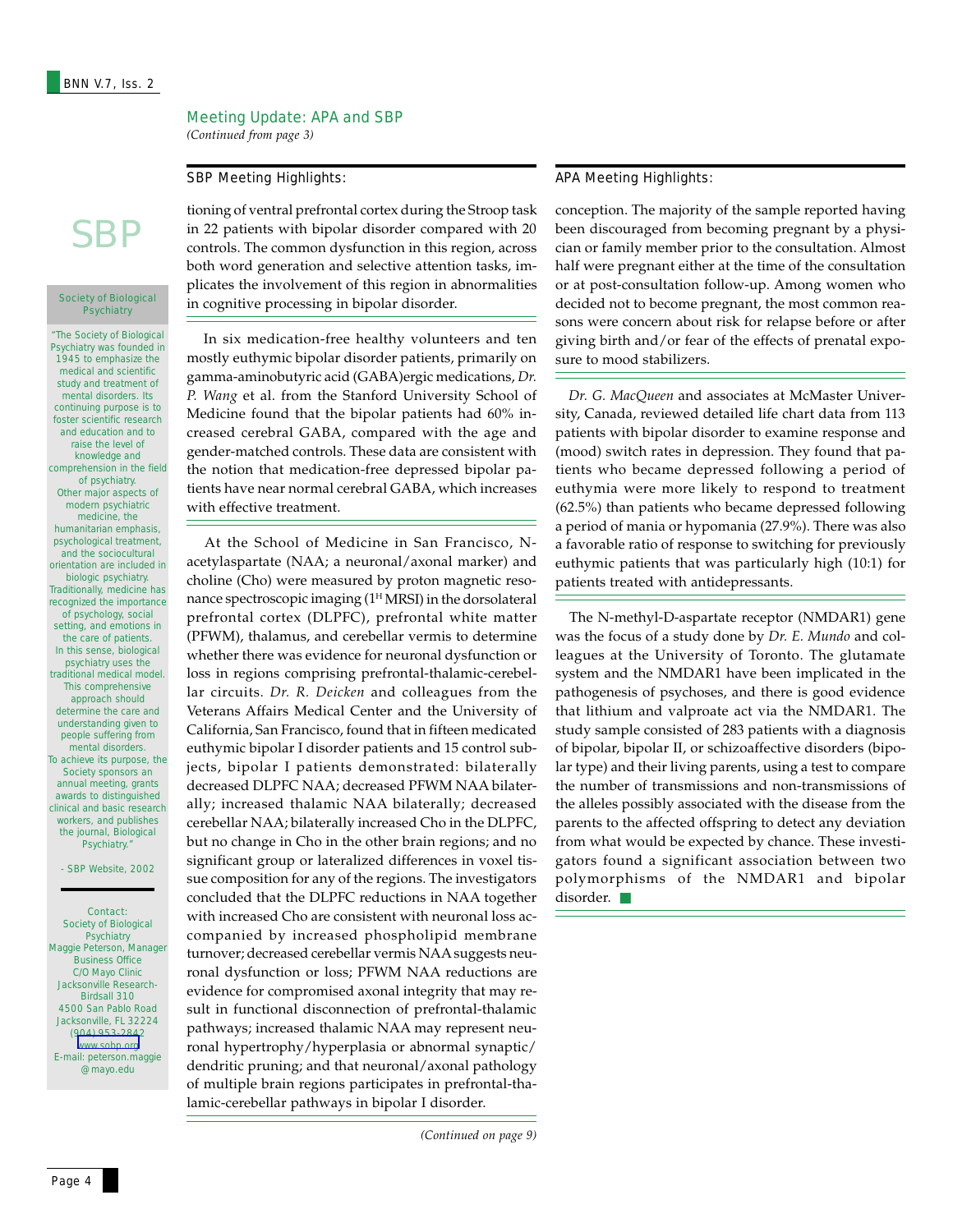### Neurobiology Update

*(Continued from page 2)*

 To the extent that CaMK-II proves to be definitively altered in the brains of patients with bipolar illness compared with other groups, an obvious question arises as to whether this alteration would be correctable. Although there is promise for gene therapy and enzyme replacement



*Fig. 4: Biochemical abnormalities in bipolar illness*

strategies in the future, it is also possible that some of our current therapeutic agents will be able to compensate for low levels of CaMK-II. Some antidepressants, for example, appear to be able to increase CaMK-II activity, and changing CaMK-II levels or activity may become a new target for therapeutic approaches to the illness. Lithium appears to exert a variety of neuroprotective actions in the central nervous system, and these too could be important to the alterations in prefrontal cortex structure and function noted previously. Lithium could slow, prevent, or reverse some of the abnormalities that are initially there or that may progress over time. Dr. G. Moore et al. have reported that lithium is able to increase

brain N-acetylaspartate (NAA), a marker for neuronal integrity [\(Moore](http://www.ncbi.nlm.nih.gov/entrez/query.fcgi?cmd=Retrieve&db=PubMed&list_uids=10913502&dopt=Abstract) et al. 2000; *[Biol Psychiatry](http://www.ncbi.nlm.nih.gov/entrez/query.fcgi?cmd=Retrieve&db=PubMed&list_uids=10913502&dopt=Abstract)* 48: 1–8), and also increase the amount of gray matter in the brain [\(Moore et al. 2000;](http://www.ncbi.nlm.nih.gov/entrez/query.fcgi?cmd=Retrieve&db=PubMed&list_uids=11072948&dopt=Abstract) *Lancet* [356: 1241–1242](http://www.ncbi.nlm.nih.gov/entrez/query.fcgi?cmd=Retrieve&db=PubMed&list_uids=11072948&dopt=Abstract)). Because CaMK-II is one of the major elements in neuronal dendrites, it is theoretically possible that lithium or other neuroprotective agents could prevent either further losses in CaMK-II, or begin to ameliorate its deficit.

 In summary, new findings in the neurobiology of bipolar illness have given us many new insights into the potential pathophysiology of the illness and new potential approaches to therapeutics.

*- Dr. Robert Post*

### Related Meeting Presentations

Dr. H. Akiskal of the University of California at San Diego began the plenary session on bipolar illness by reviewing the high incidence of bipolar spectrum disorders (bipolar I, bipolar II, bipolar not otherwise specified, etc.) and noting the findings that a substantial percentage of patients with presumed unipolar depression are actually bipolar when examined more closely for hypomanic symptoms [\(Allilaire et al. 2001;](http://www.ncbi.nlm.nih.gov/entrez/query.fcgi?cmd=Retrieve&db=PubMed&list_uids=11407267&dopt=Abstract) *Encephale* 27: [149-158](http://www.ncbi.nlm.nih.gov/entrez/query.fcgi?cmd=Retrieve&db=PubMed&list_uids=11407267&dopt=Abstract)).

 Dr. T. Young from McMaster University, Ontario, Canada, reviewed work that chronic lithium administration increased glutamate uptake, which could be related to some of its neuroprotective effects, in addition to its ability to decrease cell death factors (such as Bax and p53) and increase cell survival factors (such as brain-derived neurotrophic factor [BDNF], bcl-2 and serine/threonine kinase Akt). Dr. Young reported finding indirect clinical evidence of the effect of antidepressants on BDNF from the Stanley Foundation brain collection; those patients who had been treated with antidepressants at the time of their deaths normalized their cyclic AMP response element binding protein (CREB) levels,

whereas those who had not been treated with antidepressants had decrements in CREB binding compared with controls. CREB is a critical transcription factor in initiating the synthesis of BDNF.

*• BDNF is decreased by stress and the protective effects of antidepressants on BDNF may be important to their mechanism of action.*

 Dr. Young reported evidence of increased neuronal sprouting in the dentate gyrus of the hippocampus (in the supragranular area) in patients with bipolar disorder compared with a variety of other psychiatric groups and controls. Dr. Young also cited preliminary studies suggesting alterations in transforming growth factor beta (TGFß), extracellular signal-regulated protein kinase-6 (ERK-6), and phospholipase-C in patients who died with a diagnosis of bipolar illness compared with controls.

*• These data continue to reveal new structural and chemical alterations that may eventually be linked to the manifestations of bipolar illness and thus provide new targets for therapeutics.*

 Dr. R. Murray from the Institute of Psychiatry, London, in a plenary session on schizophrenia, reported that although there is an important genetic factor in the risk for schizophrenia, a variety of other environmental factors also play a role. These environmental factors and their associated increased risks of developing schizophrenia include: having schizophrenia in a first-degree relative increases the risk by a factor of 10; having obstetrical complications, by a factor of two to three; birth in the springtime, by a factor of one; birth in a city, by a factor of three; having a history of drug abuse, by a factor of 2.7; emigration to a new country, by a factor of three; and significant adverse life events, by a factor of three. Dr. Murray also noted that *(Continued on page 9)*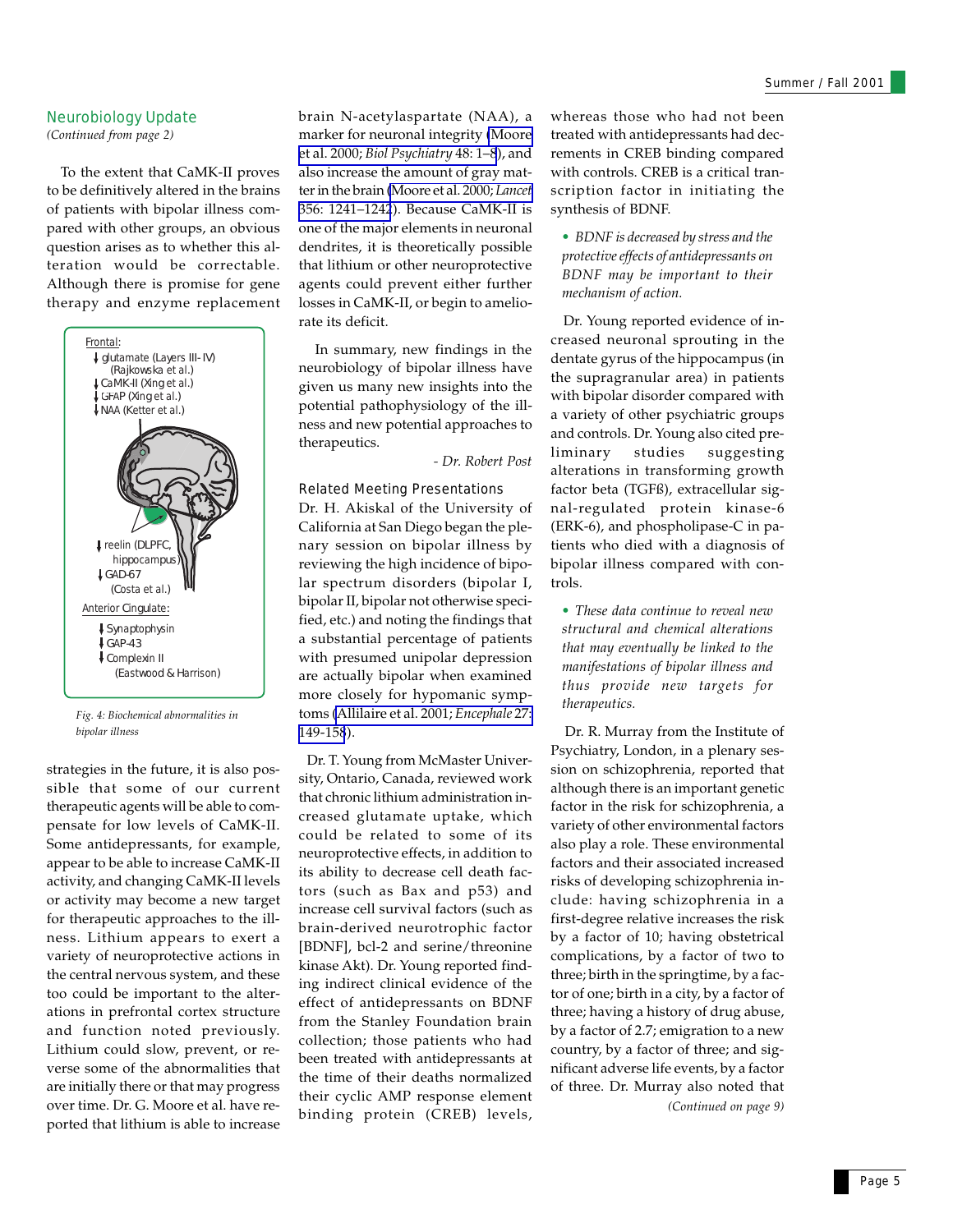# Life Chart Highlight

Partial response to rTMS in severe depression; switch into hypomania with antidepressants

### Illness History

■ A life chart is a method to systematically track and monitor one's retrospective and prospective course of illness and treatment.

- With daily entries, a graphic representation of the course of illness and response to treatment is built. It can be easily shared with treatment providers or family members and becomes a continuous and permanent record.
- Patients rate their mood and functional impairment on a scale, which is converted to a chart. Manic episodes are coded above and depressive episodes below a date line that signifies baseline (or euthymic) mood. Treatments are coded above the manic episode range, and other comorbidities and stressors are noted below the depressive episode range.
- To obtain a FREE life chart, please contact the National Depressive and Manic-Depressive Association (NDMDA) at:

### NDMDA

730 N. Franklin St. Suite 501 Chicago, IL 60610 1-800-826-3632 [www.ndmda.org](http://www.ndmda.org/) 

The patient whose mood and treatment history are depicted in the life chart at right is a 48-year old bank executive with no history of depression prior to 1999. Shortly after his wife died at the end of 1999, the patient slipped into an increasingly severe depression culminating in extreme agitation, anxiety, a 40-lb. weight loss (on a previously thin frame), insomnia, anorexia, and suicidal thoughts. Following a lack of response to several different serotonin-selective antidepressants (SSRIs), the atypical antipsychotic risperidone (Risperdal®), and mirtazapine (Remeron®) which was also ineffective for both anorexia and insomnia, the patient was referred for electroconvulsive therapy (ECT). However, the patient and his family wanted to avoid this procedure if possible and instead elected to participate in a National Institute of Mental Health (NIMH) clinical research protocol involving repetitive transcranial magnetic stimulation (rTMS) for the potential treatment of his depression.

### Prospective Treatment

The patient was randomized to receive 20 Hz rTMS at 110% of motor threshold for three weeks (5 times/ week) which would be followed by a continuation phase of eight weeks with rTMS only. Although clinical improvement rarely reached levels better than moderately severe depression on the life chart, the patient's Hamilton Rating Scale for Depression scores fell from a baseline of 53 prerTMS to 33 at the end of three weeks and to 22 after the eight weeks.

 With this substantial partial, but clinically insufficient, degree of response to rTMS, the patient was started on venlafaxine (Effexor®) and gabapentin (Neurontin®) for his residual depression and anxiety, respectively, as augmented by lorazepam (Ativan®) initially and then folic acid and triiodothyronine  $(T_3, Cytomel^{\circledast})$ . On a dose of 300 mg of venlafaxine and 900 mg/day of gabapentin, the patient's mood switched into a hypomanic episode in May of 2001 (characterized by increased energy, jocularity, and inappropriate behavior toward other patients and staff) which was only partially responsive to the addition of lithium. This hypomanic episode was followed by another period of moderately severe depression (June, 2001) which appeared to improve with increasing doses of venlafaxine and the initiation of lamotrigine (Lamictal®). Another rapid mood switch occurred in July of 2001 despite increasing doses of divalproex sodium (Depakote®). Following the addition of the atypical antipsychotic olanzapine (Zyprexa®), the patient finally entered a period of euthymia in August of 2001 (no depressive or hypomanic symptoms).

### Treatment Observations

This patient's life chart illustrates a number of points of clinical interest. As noted by Dr. Kraepelin (1921) and many others over the past century, the illness often begins with a severe psychosocial stressor, such as the loss or the death of others. This patient's profound depression and cachexia (severe weight loss) following his wife's death was only partially responsive to rTMS, in this case administered at 20 Hz at 110% of motor threshold. We had observed previous moderate effects of rTMS at these frequencies utilizing 80% of motor threshold [\(George et al. 1997;](http://www.ncbi.nlm.nih.gov/entrez/query.fcgi?cmd=Retrieve&db=PubMed&list_uids=9396958&dopt=Abstract) *Am J Psychiatry* [154: 1752–1756](http://www.ncbi.nlm.nih.gov/entrez/query.fcgi?cmd=Retrieve&db=PubMed&list_uids=9396958&dopt=Abstract)) and 100% of motor threshold [\(Kimbrell et](http://www.ncbi.nlm.nih.gov/entrez/query.fcgi?cmd=Retrieve&db=PubMed&list_uids=10624541&dopt=Abstract) al. 1999; *[Biol Psychiatry](http://www.ncbi.nlm.nih.gov/entrez/query.fcgi?cmd=Retrieve&db=PubMed&list_uids=10624541&dopt=Abstract)* 46: 1603–1613) and hoped that by increasing the length of the clinical trial (from two



to three weeks) and the intensity of the rTMS (from 100% to 110% of motor threshold) we would observe more robust and clinically meaningful effects. However, our initial experience with these parameters in treatment-refractory patients at the NIMH has not been notably more successful than our previous studies at the lower intensities for only two weeks. This parallels the mixed results of some rTMS studies in the scientific literature, but is different from a number of others, as noted below.

 This patient does not represent the vast majority of patients with unipolar depression, who do not switch into mania or hypomania upon treatment with antidepressants. The risk of this occurrence in unipolar patients is estimated to be approximately 1–2%. However, antidepressant-related switches into mania or hypomania are substantially higher in patients with known bipolar disorder. It is worth noting that this patient had three prior brief periods of hypomania during antidepressant treatment in 2000, none of which lasted longer than 24 hours. Once engendered, this patient's recurrent, more sustained hypomanias in May and July were not readily responsive to mood stabilizers such as lithium carbonate and divalproex sodium, or the putative mood stabilizer lamotrigine. The addition of an atypical antipsychotic (olanzapine) was needed to achieve euthymia.

 This patient thus represents an atypical individual not only because of his antidepressant-induced recurrent hypomanias, but also because his hypomanic and recurrent depressive episodes required very complex combination treatment in order for euthymia to be reached. The patient *(Continued on page 8)*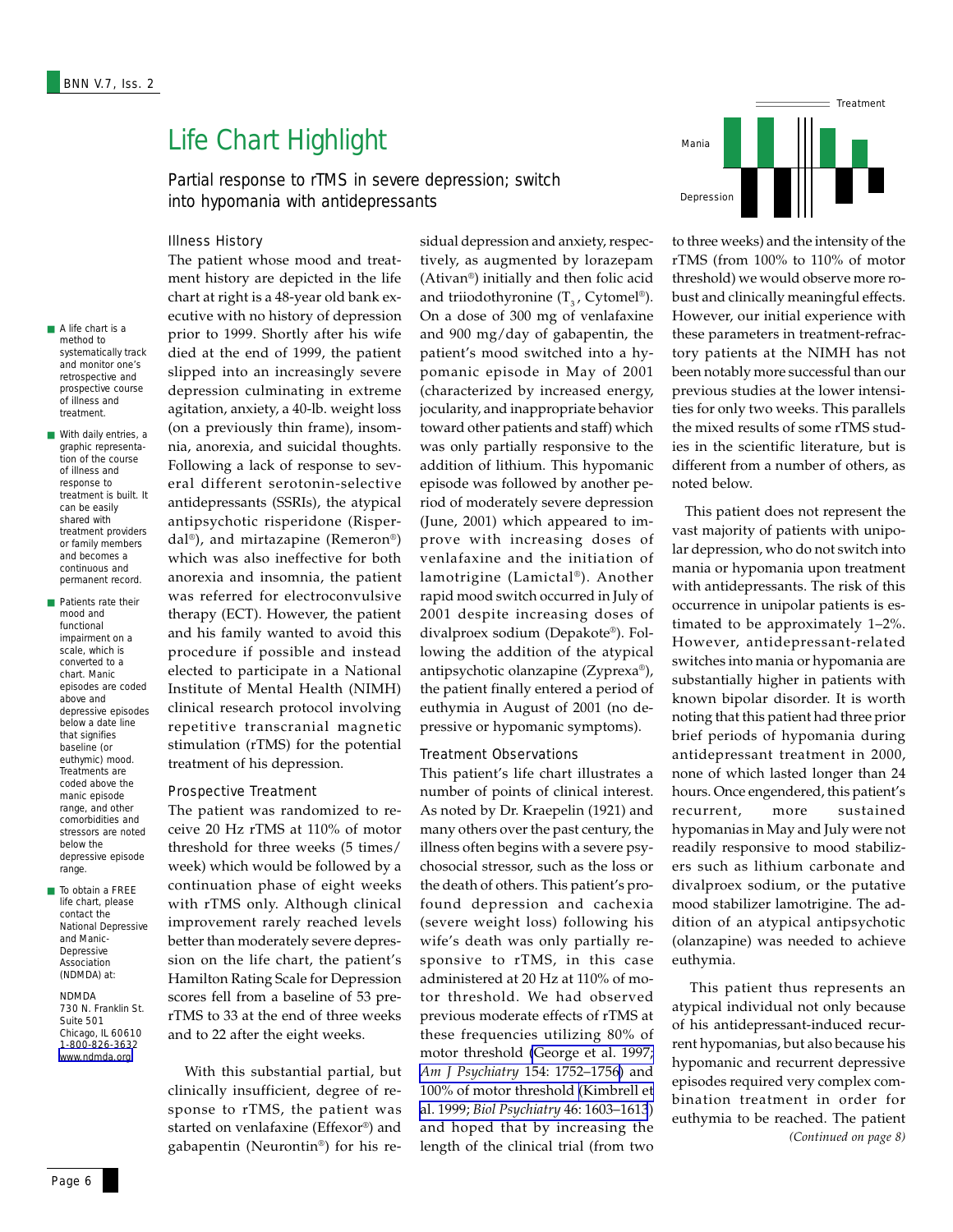

(who were blind to the rINI) profits of the Biological Psychiatry Branch, NIMH, conducted the rTMS study. Complex combination treatment was eventually required including required.

(who were blind to the rTMS parameters). Dr A. Speer of the Biological Psychiatry Branch, NIMH, conducted the rTMS study. Complex complex complex complex and were the round of the study complex complex and the round by the

to achieve an illness remission.

to achieve an illness remission.

Page 7

 $\vec{\Xi}$ ಇ $\vec{\Xi}$ 

8

++++++++++++++++++++++++++++++++++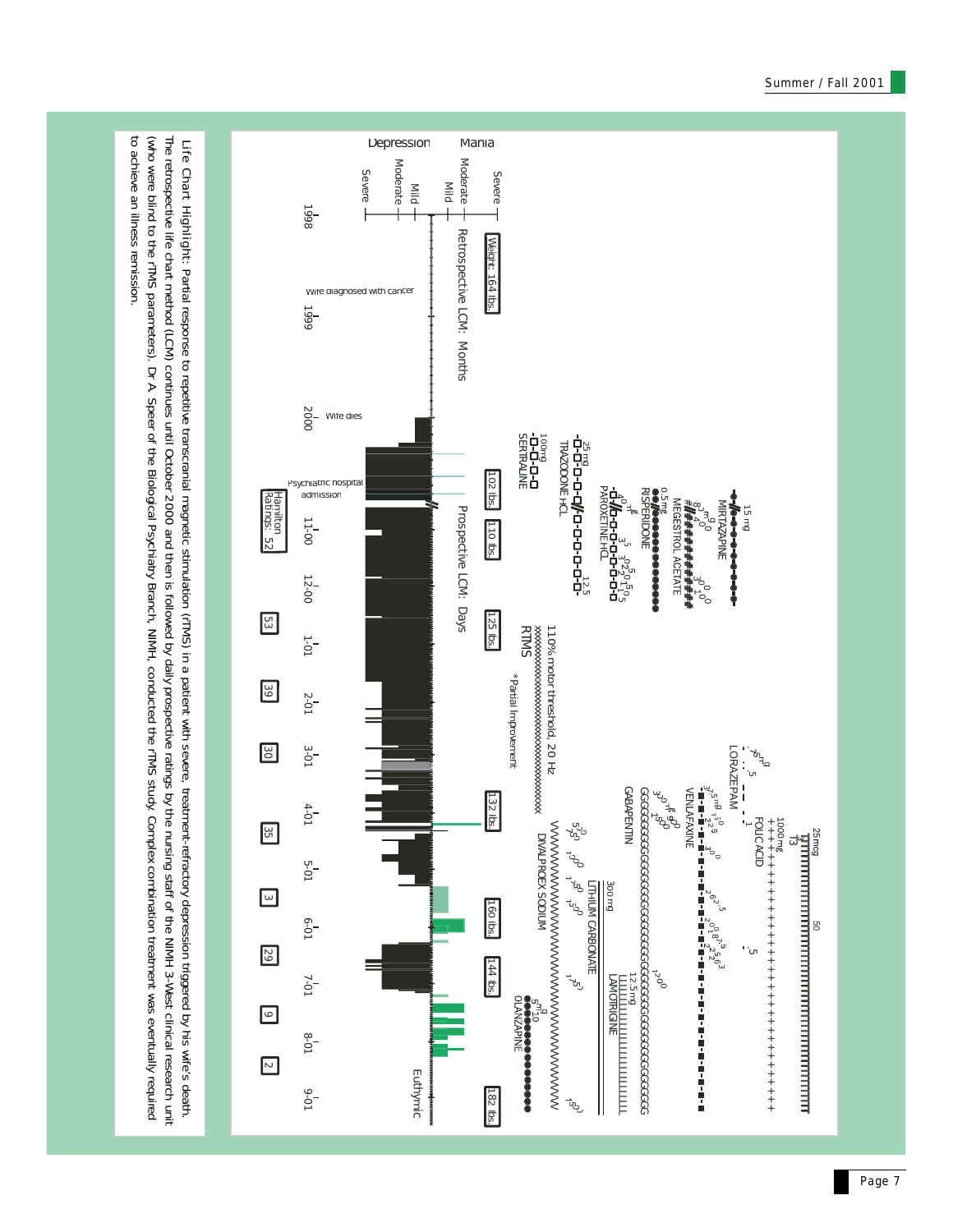### Life Chart Highlights *(Continued from page 6)*

was discharged on a number of different types of psychotropic drugs (including antidepressants, mood stabilizers, and atypical antipsychotics) for his now recurrent affective disorder, which would be classified according to DSM-IV as bipolar disorder-not otherwise specified (BP-NOS), because his hypomania emerged in association with antidepressant treatment, i.e., a substance-induced bipolar illness.

 One could argue that following clinical remission, the patient should be weaned from several of these agents. However, in the absence of serious side effects, we and the patient chose to proceed with continuation therapy, especially in light of earlier attempts to reduce doses of the antidepressant venlafaxine in June which appeared to be associated with the reemergence of a severe depression. Our research at NIMH ([Frye et al. 2000;](http://www.ncbi.nlm.nih.gov/entrez/query.fcgi?cmd=Retrieve&db=PubMed&list_uids=10695639&dopt=Abstract) *J [Clin Psychiatry](http://www.ncbi.nlm.nih.gov/entrez/query.fcgi?cmd=Retrieve&db=PubMed&list_uids=10695639&dopt=Abstract)* 61: 9–15) and that of many others has similarly observed the need for increasingly complex combination therapy for patients with both unipolar and bipolar mood disorders in order to achieve substantial improvement or remission.

### rTMS Update

Although our experience and that of a number of other investigative groups with rTMS has generally not been associated with striking degrees of clinical improvement, three studies have directly compared the efficacy of rTMS and ECT.

*•* Grunhaus et al. [\(2000;](http://www.ncbi.nlm.nih.gov/entrez/query.fcgi?cmd=Retrieve&db=PubMed&list_uids=10686266&dopt=Abstract) *Biol Psychiatry* [47: 314–324](http://www.ncbi.nlm.nih.gov/entrez/query.fcgi?cmd=Retrieve&db=PubMed&list_uids=10686266&dopt=Abstract)) reported that rTMS was equal in efficacy to ECT in patients with nonpsychotic depression, but was clearly inferior to ECT in those patients with psychotic depression. The parameters used for rTMS were 10 Hz at 90% of motor threshold. ECT in this study was right unilateral, and it should be noted that this study may not have been an adequate comparison because: 1) bilateral ECT is often more clinically effective than unilateral ECT; and 2) only 9.6 ECT treatments were used compared with 20 rTMS treatments. There was an 80% response rate to ECT in the entire group of patients with a range of depressive severities, including those with psychotic depression (16 of 20 patients responded). In contrast, only nine (45%) of 20 responded to rTMS in this entire cohort of more severely ill patients.

• Pridmore et al. ([2000;](http://www.ncbi.nlm.nih.gov/entrez/query.fcgi?cmd=Retrieve&db=PubMed&list_uids=11343589&dopt=Abstract) *Int J [Neuropsychopharmacol](http://www.ncbi.nlm.nih.gov/entrez/query.fcgi?cmd=Retrieve&db=PubMed&list_uids=11343589&dopt=Abstract)* 3: 129–134) also found that in 32 patients suffering a major depressive episode, an average of 12.2 rTMS treatments (20 Hz at 100% of motor threshold) was not significantly different from an average of 6.2 right unilateral ECT treatments.

• Similarly, Janicak and colleagues (2000) have reported that rTMS treatments (10 Hz rTMS at 110% of motor threshold) in 14 patients with either bipolar disorder or major depressive disorder achieved a degree of efficacy not significantly different from that administered with bilateral ECT using bitemporal electrode placements. In this study there was a nonsignificant trend for rTMS to be less effective than ECT; if there were a larger number of subjects, this trend might have emerged as statistically significant.

 In two different studies at the NIMH, Kimbrell et al. (1999; *[Biol Psy](http://www.ncbi.nlm.nih.gov/entrez/query.fcgi?cmd=Retrieve&db=PubMed&list_uids=10624541&dopt=Abstract)chiatry* [46: 1603–1613](http://www.ncbi.nlm.nih.gov/entrez/query.fcgi?cmd=Retrieve&db=PubMed&list_uids=10624541&dopt=Abstract)) and Speer et al. (2000; *[Biol Psychiatry](http://www.ncbi.nlm.nih.gov/entrez/query.fcgi?cmd=Retrieve&db=PubMed&list_uids=11137053&dopt=Abstract)* 48: 1133–1141) have found that some patients respond to 1 Hz and not 20 Hz, and vice versa, such that the degree of improvement on one frequency was inversely correlated with the degree of improvement on the other.

 Thus, it is of interest that two of the three studies comparing rTMS to ECT used the intermediate frequency of 10 Hz, rather than low (1 Hz) or high (20 Hz) frequencies as in our studies at the NIMH, and excellent results (clinical remissions) were observed in substantial numbers of patients. This raises the prospect that driving neural activity with either low or high rTMS is not optimal and that an intermediate frequency of 10 Hz (cycles/second), much like that which occurs spontaneously in the alpha frequency on the electroencephalogram (EEG), might be preferable. However, one study (Pridmore et al., 2000) used 20 Hz at 100% of motor threshold and still saw substantial degrees of improvement. This raises the question of differences in patient populations and, in particular, differences in treatment refractoriness.

### **Conclusions**

The patient illustrated in this life chart highlight failed to respond to two SSRIs, a risperidone/trazodone augmentation, and then a trial of augmentation with mirtazapine. Yet, he would not have had a very high treatment-refractory index score compared with many other patients. Most of our patients studied at the NIMH present with depressions that are much more resistant to many more treatment options than this particular patient. This degree of treatment resistance appears to be of some prognostic relevance even for ECT. Sackeim and associates [\(Prudic et al.](http://www.ncbi.nlm.nih.gov/entrez/query.fcgi?cmd=Retrieve&db=PubMed&list_uids=8678194&dopt=Abstract) 1996; *[Am J Psychiatry](http://www.ncbi.nlm.nih.gov/entrez/query.fcgi?cmd=Retrieve&db=PubMed&list_uids=8678194&dopt=Abstract)* 153: 985–992) have observed much higher response rates to ECT in patients whose depression has not demonstrated a prior failure to respond to antidepressants compared with those who have failed prior antidepressant treatments. It is likely that the degree of treatment resistance will be an important factor in response to rTMS as well.

*(Continued on page 9)*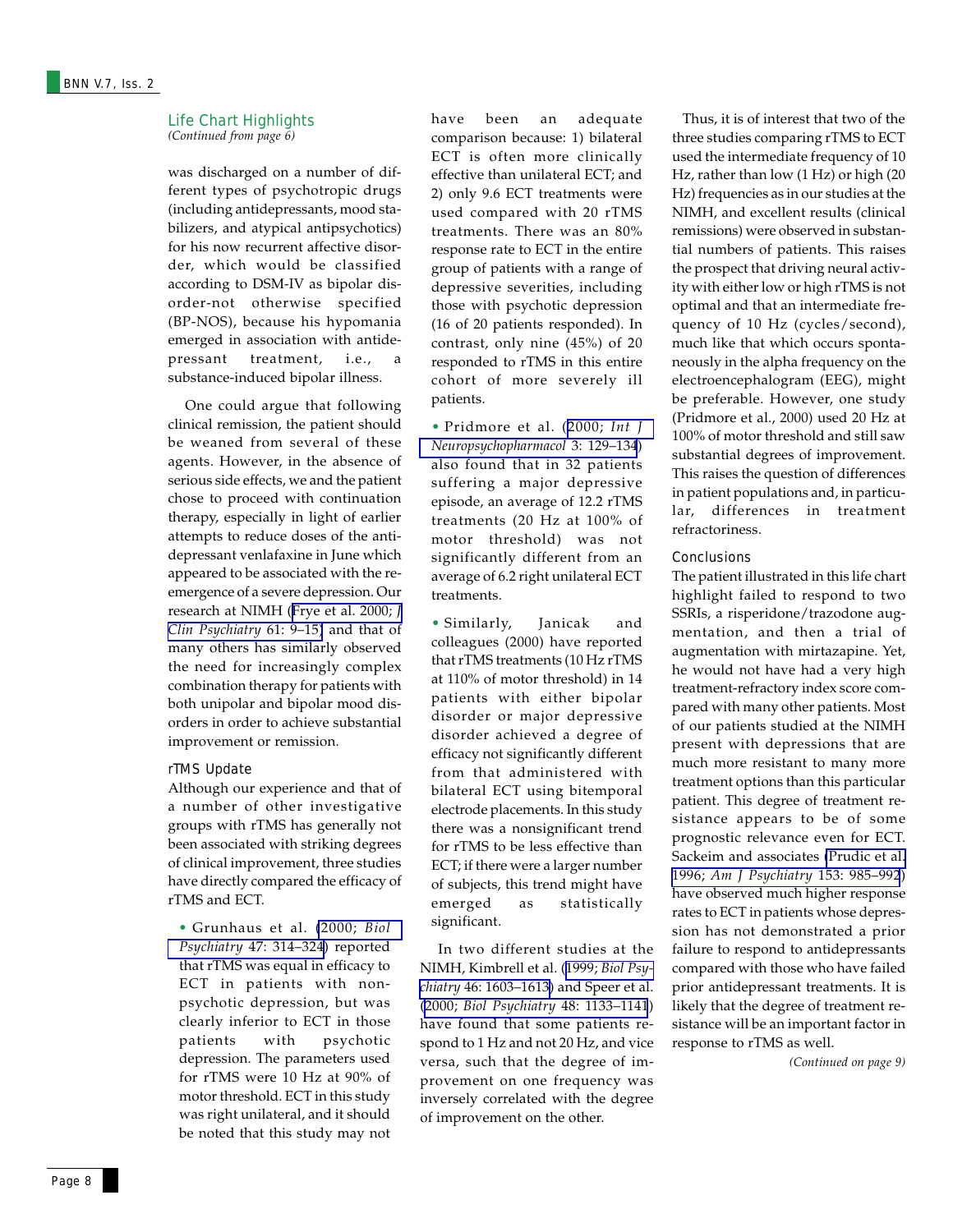### Meeting Update: APA and SBP

*(Continued from page 4)*

### SBP Meeting Highlights:

 *Dr. M. Frye* and co-investigators from the UCLA School of Medicine assessed and compared the degree of hippocampal gliosis in postmortem hippocampal slices from patients who had bipolar disorder with and without alcohol comorbidity. Activated or reactive gliosis was defined as the hypertrophy and proliferation of astrocytes and microglial cells and has been identified as evidence of ongoing neuronal degeneration. Fixed postmortem hippocampal specimens were obtained from the Stanley Foundation Neuropathology Consortium, and clinical information including diagnosis, alcohol use (past/ present), and autopsy information was reviewed from individuals with bipolar disorder, schizophrenia, unipolar depression, and normal controls. They found no significant difference in total gliosis, white matter gliosis, or gray matter gliosis between diagnostic groups. However they did find a difference in total gliosis and gray matter gliosis as a function of age, and between diagnostic groups in the alveus, CA2 (higher in bipolar patients), and subiculum hippocampal subfields. This study was similar to the majority of negative gliosis studies in schizophrenia.

 Investigators from the University of Pittsburgh School of Medicine and from other international research centers in Brazil and Italy examined potential abnormalities in pituitary volume in bipolar patients and in a comparison group of unipolar disorder subjects. Led by *Dr. R. Sassi*, and using T1-weighted coronal MRI images, the group found significantly smaller pituitary volumes in 23 bipolar patients compared with 34 healthy controls and 13 unipolar patients, with no significant effects of medication, duration of illness, or familial history of affective disorders on pituitary volume. No significant differences were found between unipolar patients and healthy controls.

Corpus callosum abnormalities in bipolar disorder patients were studied by *Dr. P. Brambilla* and associates at the University of Pittsburgh Medical Center. Twenty-four bipolar patients and 36 healthy controls were studied using 3D gradient echo imaging. Bipolar patients had a significantly smaller total callosal, isthmus, and anterior splenium areas compared with healthy controls. The investigators concluded that brain interhemispheric communication in bipolar disorder may be altered, and that callosal anatomical abnormalities may be involved in the pathophysiology and cognitive impairment of bipolar disorder.

 *Dr. H. Strasser* and colleagues from Johns Hopkins School of Medicine conducted a pilot study comparing third and lateral ventricular volumes of nine schizophrenic subjects, nine bipolar subjects, and 18 normal adults matched for age and sex. The nine bipolar subjects completed neuropsychological tests of working memory, free recall learning, and delayed recall for words and designs. Subjects with bipolar disorder had larger ventricular volumes than normal controls. Among subjects with bipolar disorder, ventricular volumes correlated inversely with working memory and free recall learning for both verbal and visual material, but not with delayed recall. These initial findings confirm previously reported differences in ventricular volumes among schizophrenic and bipolar subjects compared to controls (Fig. 3, p. 2). ■

### Life Chart Highlights *(Continued from page 8)*

 In summary, intervening in the affective disorders with rTMS continues to hold promise, although the degree of efficacy with a given set of parameters in different patient populations is still highly variable and unpredictable across studies. Further continued exploration of different rTMS parameters appears indicated before rTMS becomes widely accepted or clinically available in the United States. ■



### Neurobiology Update *(Continued from page 5)*

although the search continues for genetic risk factors for schizophrenia, it is evident from his work and the work of others that there are no primary genes (those with large effect); instead there appear to be many genes with small effects that contribute to the development of schizophrenia.

*• This is also likely to be true in bipolar disorders and the other major psychiatric illnesses as well, in contrast to neurological disorders with single-gene defects, such as Huntington's disease. Complex disorders like hypertension are associated with alterations in 75 genes, whereas lung cancer involves 215 genes at a very high level of significance.* ■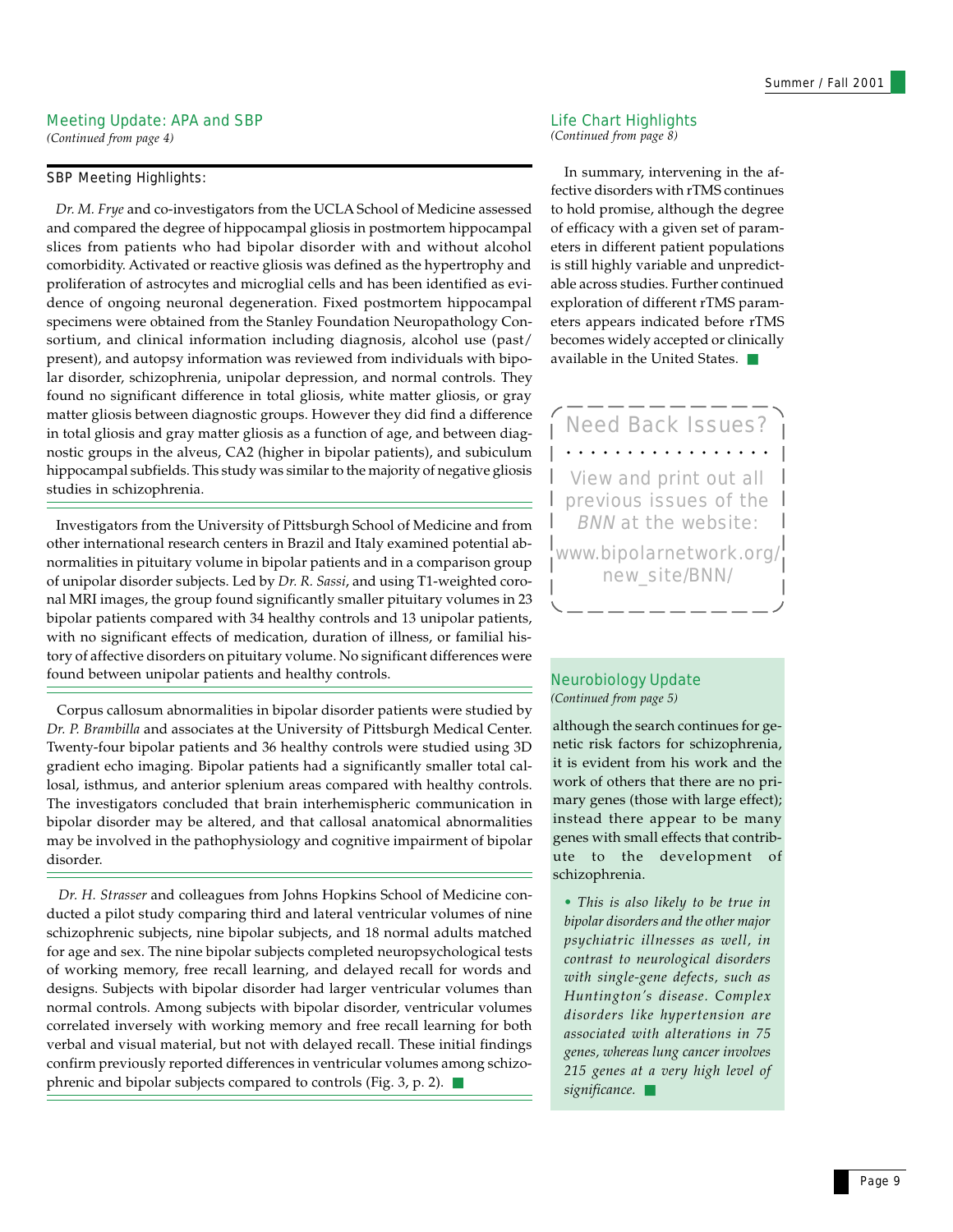# Meeting Highlights

American College of Neuropsychopharmacology (ACNP) Meeting, December 9–13, 2001

# ACNP

■ "The principal function of the American College of Neuropsychopharmacology (ACNP) is to further research and education in neuropsychopharmacology and related fields by: a) promoting the interaction of a broad range of scientific disciplines of brain and behavior in order to advance the understanding of prevention and treatment of diseases of the nervous system including psychiatric, neurological, behavioral and addictive disorders; b) encouraging scientists to enter research careers in fields related to these disorders and their treatment; and c) ensuring the dissemination of relevant scientific advances in these disorders."

> - ACNP Website, 2002

■ Contact: ACNP Secretariat, 320 Centre Building 2014 Broadway Nashville, TN 37203 (615) 322-2075 [www.acnp.org](http://www.acnp.org/) E-Mail: acnp@acnp.org

■ Newsletter: **ACNP Bulletin** [www.acnp.org/](http://www.acnp.org/bulletin.php) [bulletin.php](http://www.acnp.org/bulletin.php)

 *As in recent ACNP annual meetings, panels and symposia on bipolar illness this year were again greatly under-represented compared with those focusing on other major mental disorders, such as schizophrenia. However, there were a number of interesting findings presented in the poster sessions, which will be selectively and briefly noted here:*

 Dr. V. Kafantaris of Hillside Hospital, New York, and colleagues completed a double-blind, placebocontrolled discontinuation study in 40 of 108 subjects with adolescent-onset mania who responded to four weeks of lithium monotherapy. These responders were randomly assigned to a switch to placebo or continuation on lithium. Although more patients relapsed after the switch to placebo (13/ 21, or 61.9%) compared with those who continued on lithium (10/19, or 52.6%), the difference was not statistically significant. However, all four of the patients who required hospitalization were in the placebo group.

*• One important point of this study is that there is a substantial rate of breakthrough symptoms even in those who remain on lithium treatment during the continuation phase treatment for adolescent mania.*

 Dr. M. Bauer and colleagues at the UCLA Neuropsychiatric Institute and Hospital examined the clinical and cerebral metabolic effects of high-dose L-thyroxine (T<sub>4</sub>, Synthroid®) treatment in nine euthyroid women (without thyroid problems) with bipolar depression. High-dose T<sub>4</sub> treatment (mean dose, 320 mcg/d, range 300–400 mcg) was associated with statistically significant improvement in depression on both the Hamilton Rating Scale for Depression and the Beck Depression Inventory. Five women were full responders and

four were partial responders. In the first six study completers, the mood changes occurred in parallel with increases in left middle frontal gyrus metabolism on positron emission tomography (PET) scan and a decrease in left hippocampal and amygdala metabolism.

*• High or supraphysiological doses of T4 continue to hold promise in patients with refractory bipolar depression and cycling. Whether the changes in metabolism on PET studies relate either to the direct effects of T4 or indirectly to the observed improvement in mood nonspecifically remains to be further investigated.*

 Dr. R. Sassi and coworkers from the University of Pittsburgh Medical Center performed a proton spectroscopy (1H-MRS) study of the dorsolateral prefrontal cortex in adolescents with bipolar disorder (n=7) and in healthy controls (n=9). These investigators found a significant decrease in levels of N-acetylaspartate (NAA), a putative marker of neuronal integrity. They also found a significant decrease in levels of creatine, and a trend toward decreased levels of myo-inositol.

*• These data replicate those of Winsberg et al. [\(2000; Biol Psychiatry](http://www.ncbi.nlm.nih.gov/entrez/query.fcgi?cmd=Retrieve&db=PubMed&list_uids=10715353&dopt=Abstract) [47: 475–481\)](http://www.ncbi.nlm.nih.gov/entrez/query.fcgi?cmd=Retrieve&db=PubMed&list_uids=10715353&dopt=Abstract) in adults (Fig. 4, p. 5), continuing to indicate altered structure and function in the prefrontal cortex of patients with bipolar illness. Moreover, this study suggests that these changes may be evident early in the course of illness and could theoretically even precede the onset of illness.*

 Dr M. Kramer of Merck Research Laboratories replicated an earlier finding of the effectiveness of a substance P antagonist in depression. A new substance P antagonist (Compound A) showed similar antidepressant efficacy in this 6-week, double-blind, placebo-controlled study of patients with major depression.

*• We look forward to further studies of this potential novel approach to therapeutics of depression and their possible extension to patients with bipolar depression as well, particularly because there was excellent tolerability and few side effects from these substance P antagonists.*

 In a preliminary report from their ongoing study, Dr. G. Arnell and colleagues from Gothenburg, Sweden, reported that the combination of olanzapine (Zyprexa®) and fluoxetine (Prozac®) was more effective in treatment-resistant major depression than venlafaxine (Effexor®) after four weeks of treatment in 20 patients. Thirty percent (30%) of the venlafaxine group responded, whereas 70% of the combination group responded. However, a quality of life measurement showed little change, even in the combination group.

 Dr. B. Nemets of Beersheva Mental Health Center in Israel reported that an omega-3 fatty acid, specifically the ethyl ester of eicosapentaenoic acid (E-EPA), was significantly more effective than placebo in 20 patients with breakthrough depressive symptoms during four weeks of adjunctive antidepressant therapy.

*(Continued on page 11) • This is the third positive study of omega-3 fatty acids in depression [\(Stoll et al. 1999, Arch Gen](http://www.ncbi.nlm.nih.gov/entrez/query.fcgi?cmd=Retrieve&db=PubMed&list_uids=10232294&dopt=Abstract) [Psychiatry 56: 407–412](http://www.ncbi.nlm.nih.gov/entrez/query.fcgi?cmd=Retrieve&db=PubMed&list_uids=10232294&dopt=Abstract); Horrobin and Peet, 2001, Biol Psychiatry 49: 37S). The Stanley Foundation Bipolar Network has recently completed recruiting and entering 60 patients with cycling bipolar disorder into a*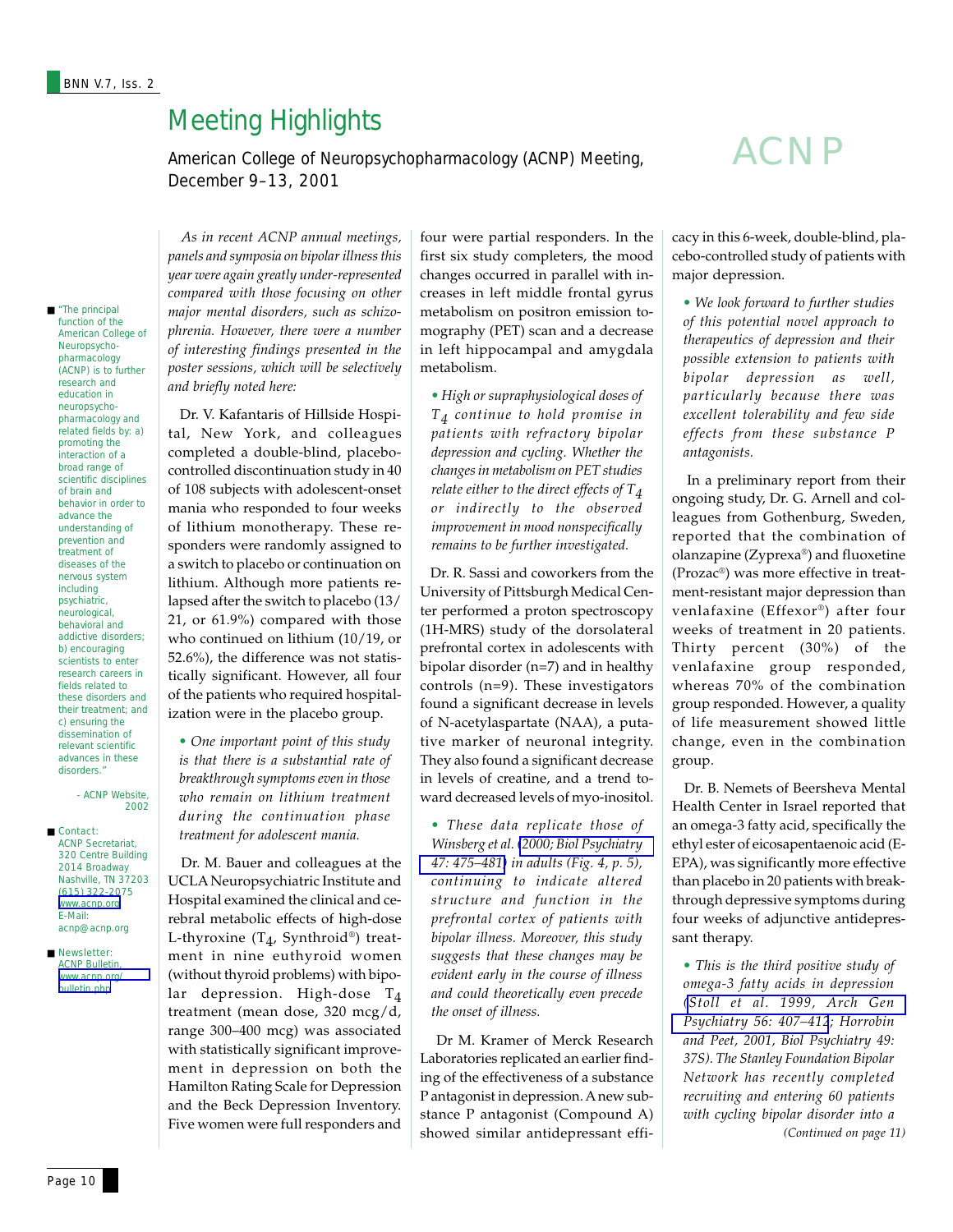### Meeting Highlights: ACNP

*(Continued from page 10)*

*randomized trial of 6 grams of EPA versus placebo for four months, and will soon complete recruitment for another 60 randomized for treatment of acute bipolar depression. As soon as these results are available, they will be noted here and in the literature.*

 Dr. C. Adler and co-investigators from the University of Cincinnati College of Medicine used functional magnetic resonance imaging (fMRI) to find that the number of affective episodes (particularly depression) in patients with bipolar disorder was associated with decreased performance in a working memory task and that the degree of left amygdala and hippocampal activation during this task was positively correlated with the prior number of depressive episodes.

*• These data add to the growing body of literature suggesting that the number of episodes, and particularly depressive episodes, may be associated with altered biochemistry and neurocognitive performance. To the extent that this and related studies prove replicable, this viewpoint emphasizes the importance of instituting pharmacoprophylaxis early in the course of illness in an attempt to prevent as many major affective episodes as possible.*

 Smaller hippocampal volumes have been associated with posttraumatic stress disorder (PTSD) in a number of studies, but not all. Dr. M. Gilbertson of the Veterans Administration Medical Center in Manchester, New Hampshire, and colleagues tried to sort out the cause and effect relationships in the association of hippocampal volume and PTSD. They studied twin pairs who were discordant for combat exposure during the Vietnam War (one twin exposed, the other not exposed), and found that reduced hippocampal volume was associated with PTSD, but the noncombat-exposed twin without PTSD also had a smaller hippocampal vol-

ume, suggesting that smaller hippocampi constitute a preexisting vulnerability factor for the development of PTSD in those who were exposed to trauma, as opposed to the more commonly held view that small hippocampi are caused by the PTSD.

*• Some of these very same questions are pertinent to some of the neurobiological illness associations being revealed in bipolar illness and reported here. Are they pre-existing vulnerability factors or secondary effects of the illness itself?*

 Dr. G. Rajkowska of the University of Mississippi Medical Center found a marked reduction in overall density of glial cells in the orbitofrontal cortex of patients with both bipolar disorder and schizophrenia. Previously, this investigator has reported different patterns of glial pathology in the dorsolateral prefrontal cortex in schizophrenia and bipolar illness (Fig. 4, p. 5), suggesting that there are regional specificities and commonalities in glial number in these two illnesses.

*• As previously noted in the BNN, a variety of other data suggest glial abnormalities including reduction in glial fibrillary acidic protein (GFAP) and mRNA in frontal cortex of patients with bipolar illness and schizophrenia (Fig. 4, p. 5). GFAP is a measure of glial activation and these findings, together with the glial reductions reported by Rajkowska, suggest converging clues for abnormalities in these two major psychiatric illnesses.*

 The prevalence of bipolar spectrum disorders (which includes bipolar I, bipolar II, and bipolar not otherwise specified) in adults in the United States was surveyed by Dr. R. Hirschfeld from the University of Texas Medical Branch and other colleagues around the country, through the use of a mood disorder questionnaire. Of the 67% of people who responded, 3.8% of the men and 3.0% of the women were determined to have a bipolar spectrum disorder. The

prevalence of bipolar spectrum disorder was highest among respondents aged 18-24 years, those living in the Southeast, those living in rural areas and small cities, and among those with an income of less than \$20,000. This overall prevalence rate (3.7%) is nearly twice that previously reported in the United Sates. ■

### //www: bipolar

Websites re: bipolar illness that may be helpful to you:

### [www.nami.org](http://www.nami.org/)

National Alliance for the Mentally Ill [www.ndmda.org](http://www.ndmda.org/)

National Depressive and Manic-Depressive Association

[www.narsad.org](http://www.mhsource.com/narsad/) National Alliance for Research on Schizophrenia and Depression

[www.bpkids.org](http://www.bpkids.org/) The Child and Adolescent Bipolar Foundation

[www.bpso.org](http://www.bpso.org/)

Bipolar Significant Others [www.nimh.nih.gov/publicat/](http://www.nimh.nih.gov/publicat/childmenu.cfm) [childmenu.cfm](http://www.nimh.nih.gov/publicat/childmenu.cfm) NIMH Child and Adolescent

Mental Health

[www.clinicaltrials.gov](http://www.clinicaltrials.gov/) NIMH Clinical Trial Database

[www.stepbd.org](http://www.stepbd.org/)

Systematic Treatment Enhancement Program for Bipolar Disorder

[www.edc.gsph.pitt.edu/stard](http://www.edc.gsph.pitt.edu/stard/) Sequenced Treatment Alternatives to Relieve Depression

[www.ncbi.nlm.nih.gov/entrez/](http://www.ncbi.nlm.nih.gov/entrez/query.fcgi) [query.fcgi](http://www.ncbi.nlm.nih.gov/entrez/query.fcgi)

PubMed (National Library of Medicine)

[www.nih.gov](http://www.nih.gov/) National Institutes of Health

[www.bipolarnetwork.org](http://www.bipolarnetwork.org/) Stanley Foundation Bipolar Network